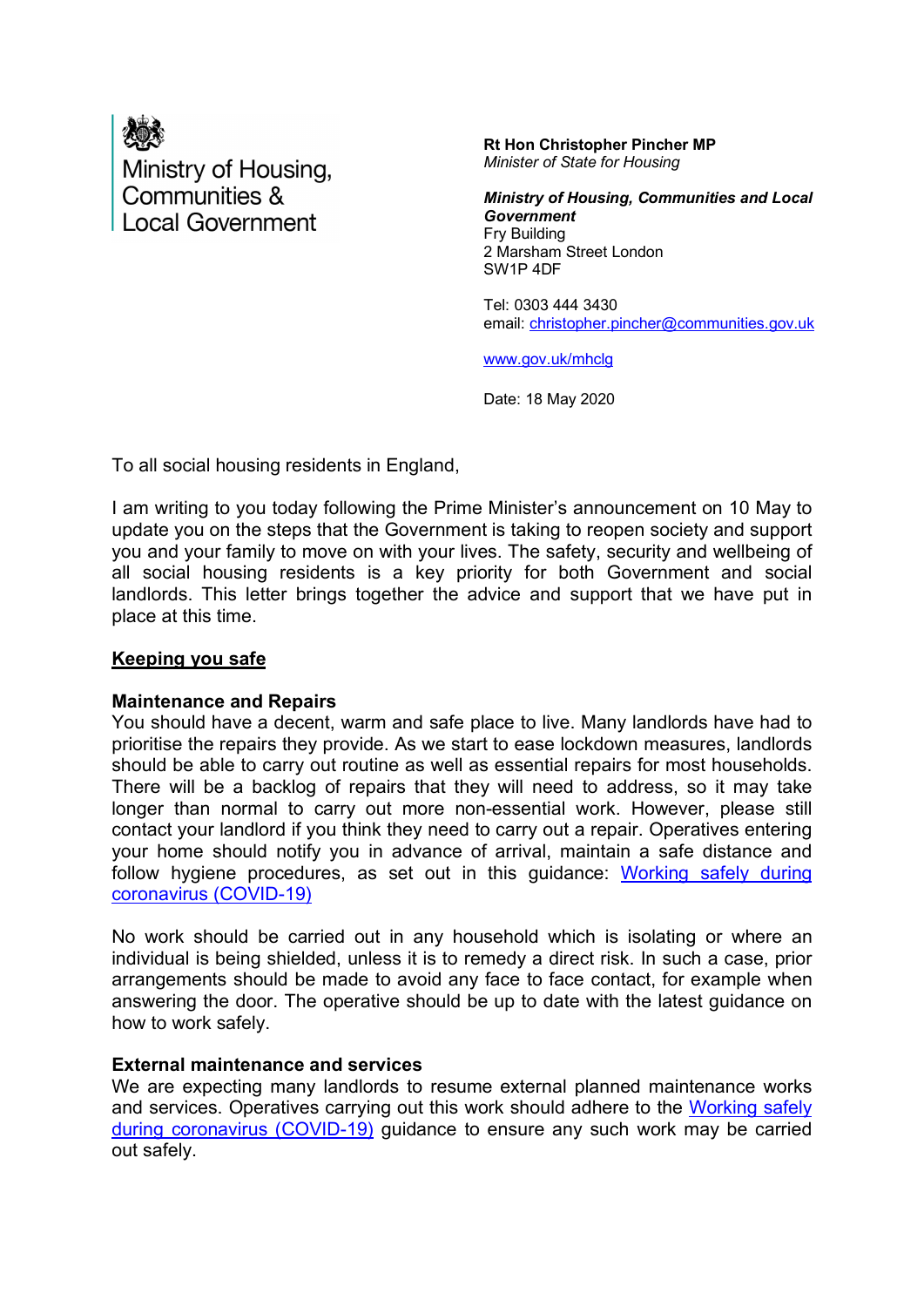Internal planned maintenance will only take place in homes where residents are not shielding or self-isolating.

Your landlord may also carry out maintenance and repairs in empty properties, so that they can be re-let to new tenants. The operatives will be responsible for ensuring that this work is done safely.

#### **Gas safety checks**

Every year, people die and are seriously injured by poorly maintained gas appliances. Landlords should make every effort to abide by statutory safety obligations, such as annual gas safety inspections, particularly as people are spending most of their time at home.

If you are self-isolating, you should inform your landlord who will rearrange the gas safety check to take place after your isolation has ended.

If you are shielding, your landlord will balance the risk presented taking into account factors such as the age and type of appliance, previous maintenance history and date of the last gas check. In some situations, this might indicate that the gas safety inspection should still go ahead. In such a case, prior arrangements should be made to avoid any face to face contact, for example when answering the door. The operative should be up to date with the latest guidance on how to work safely.

If you smell gas, or if you have concerns about the safety of your appliances, you should call the gas emergency service provider on 0800 111 999, and switch off appliances until the gas emergency supplier, or a registered gas engineer, has attended and advised that the appliances are safe to use.

#### **Building safety**

We are clear that making buildings safe, including remediating high-rise buildings with unsafe cladding or insufficient fire safety measures, remains a top priority for the Government. You can find more information on building safety here: [Remediation](https://www.gov.uk/guidance/remediation-and-covid-19-building-safety-update-27-march-2020)  [and COVID-19: Building Safety update](https://www.gov.uk/guidance/remediation-and-covid-19-building-safety-update-27-march-2020)

#### **For tenants seeking to move home**

The Government has made changes to legislation to make clear that people who wish to move home can do so and has published advice on home moving during the [coronavirus \(COVID-19\) outbreak](https://www.gov.uk/guidance/government-advice-on-home-moving-during-the-coronavirus-covid-19-outbreak) that provides important public health information to ensure that moving home and key activities around this can happen safely.

This change will apply to tenants who are seeking to transfer, move into alternative accommodation in the private rented sector, or mutually exchange. You are strongly encouraged to read the guidance if you are considering moving home during this time. The process of finding and moving into a new home will need to be different, those involved in the process will have to adapt in ways to ensure that the risk of spreading coronavirus is reduced as far as possible. This is particularly important for those who are shielding. If you have any questions about the guidance or how it applies to you, you are encouraged to speak with your landlord.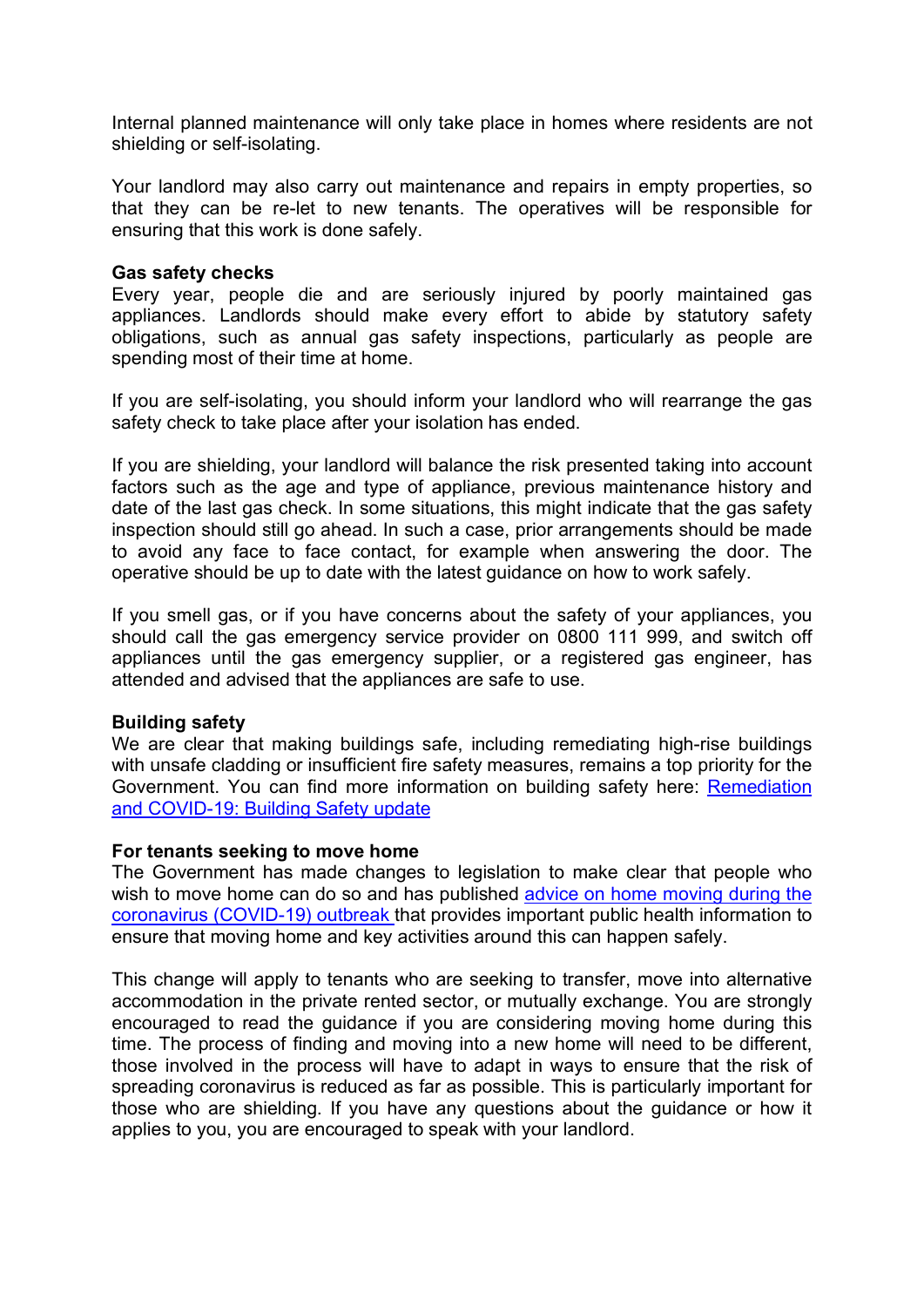# **Supporting you**

#### **Support for existing renters**

During this period, you should continue to pay rent and abide by all other terms of your tenancy agreement to the best of your ability. If you have trouble paying your rent, you should speak to your landlord as soon as possible. The Government has a strong package of financial support available and you can find more information on this here: [COVID-19: guidance for employees](https://www.gov.uk/government/publications/guidance-to-employers-and-businesses-about-covid-19/covid-19-guidance-for-employees) 

The Government took early steps to introduce legislation to require landlords to give three months' notice of their intention to seek possession of a property (serve notice that they want to end the tenancy). This means that it will be three months before a landlord can apply to the court to proceed with any possession action. This legislation currently applies to all notices issued between the dates of 26 March 2020 and 30 September 2020 inclusive (although this period can be extended if needed).

In addition, the courts have suspended ongoing housing possession claims from progressing for 90 days from 27 March, meaning that cases currently in the system or any cases about to go into it cannot progress to the stage where someone could be evicted. The suspension applies to all housing possessions proceedings in the rented and leasehold sectors. We are also strongly advising landlords not to issue new notices seeking possession during this challenging time without a very good reason to do so. You can find more information for tenants here: [Coronavirus](https://www.gov.uk/government/publications/covid-19-and-renting-guidance-for-landlords-tenants-and-local-authorities)  [\(COVID-19\) Guidance for Landlords and Tenants](https://www.gov.uk/government/publications/covid-19-and-renting-guidance-for-landlords-tenants-and-local-authorities)

# **Local Council Tax Support**

The Government has provided councils in England with £500 million of new grant funding to support economically vulnerable people and households in their local area. The majority of this fund will be used to provide working-age Local Council Tax Support claimants with a further discount in their Council Tax bill. Please contact your local council to find out if you are eligible for this additional support. You can find out more information on the new hardship fund here: [Council tax: COVID-19](https://www.gov.uk/government/publications/council-tax-covid-19-hardship-fund-2020-to-2021-guidance)  [hardship fund 2020 to 2021 -](https://www.gov.uk/government/publications/council-tax-covid-19-hardship-fund-2020-to-2021-guidance) guidance

#### **Wellbeing**

The coronavirus outbreak has had an effect on everyone's daily lives. These guides provide advice on how to look after your mental health and wellbeing: [Guidance for](https://www.gov.uk/government/publications/covid-19-guidance-for-the-public-on-mental-health-and-wellbeing/guidance-for-the-public-on-the-mental-health-and-wellbeing-aspects-of-coronavirus-covid-19)  [the public on the mental health and wellbeing aspects of coronavirus \(COVID-19\)](https://www.gov.uk/government/publications/covid-19-guidance-for-the-public-on-mental-health-and-wellbeing/guidance-for-the-public-on-the-mental-health-and-wellbeing-aspects-of-coronavirus-covid-19)

You can find more information on supporting children and young people here: [COVID-19: guidance on supporting children and young people's mental health and](https://www.gov.uk/government/publications/covid-19-guidance-on-supporting-children-and-young-peoples-mental-health-and-wellbeing)  [wellbeing](https://www.gov.uk/government/publications/covid-19-guidance-on-supporting-children-and-young-peoples-mental-health-and-wellbeing)

The Government is determined that for those staying home to stay safe does not need to lead to loneliness. We have outlined our plan to tackle loneliness and you can find more information here: [Government launches plan to tackle loneliness](https://www.gov.uk/government/news/government-launches-plan-to-tackle-loneliness-during-coronavirus-lockdown)  [during coronavirus lockdown](https://www.gov.uk/government/news/government-launches-plan-to-tackle-loneliness-during-coronavirus-lockdown)

If you are feeling lonely or isolated there are a number of organisations that you can talk to. You can find more information here: [Let's Talk Loneliness](https://letstalkloneliness.co.uk/advice/)